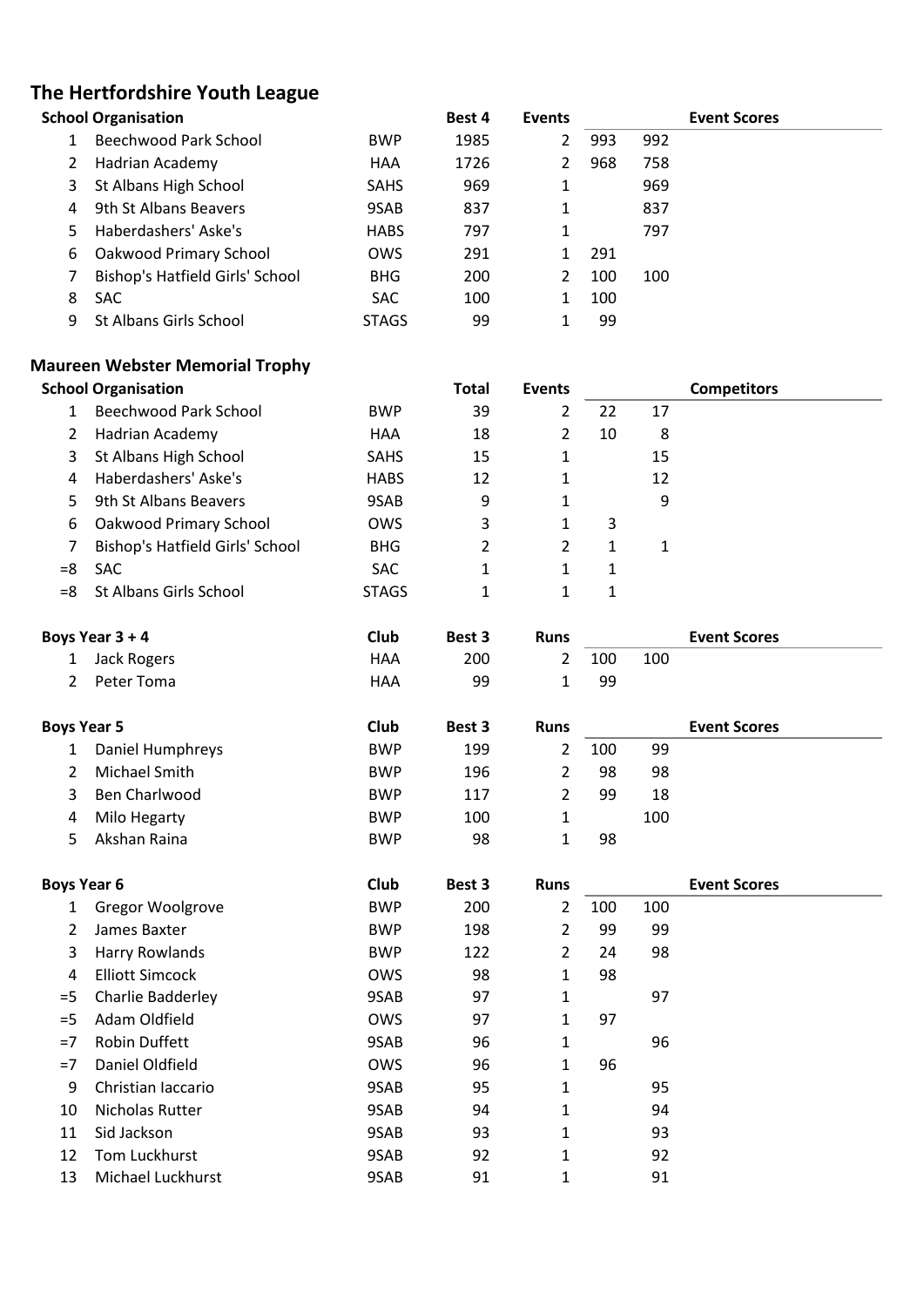| 14 Aidan Hou   | 9SAB       | 90 |    | 90 |
|----------------|------------|----|----|----|
| 15 Callum Koch | 9SAB       | 89 |    | 89 |
| 16 Toby Trewin | <b>BWP</b> | 24 | 24 |    |

|        | Boys Year 7 + 8        | Club        | Best 3 | <b>Runs</b>    |     |     | <b>Event Scores</b> |
|--------|------------------------|-------------|--------|----------------|-----|-----|---------------------|
| 1      | Zach Gamble            | <b>BWP</b>  | 196    | $\overline{2}$ | 99  | 97  |                     |
| 2      | Benjamin Noar          | <b>BWP</b>  | 192    | 2              | 97  | 95  |                     |
| 3      | James Madden           | <b>BWP</b>  | 187    | $\overline{2}$ | 96  | 91  |                     |
| 4      | Nathan Nesbit          | <b>BWP</b>  | 126    | $\overline{2}$ | 28  | 98  |                     |
| $=$ 5  | Oliver Jay             | <b>BWP</b>  | 100    | 1              | 100 |     |                     |
| $=$ 5  | Sam Greenstein         | <b>HABS</b> | 100    | 1              |     | 100 |                     |
| 7      | Robin Blake            | <b>HABS</b> | 99     | 1              |     | 99  |                     |
| 8      | <b>Robert Quigley</b>  | <b>BWP</b>  | 98     | $\mathbf{1}$   | 98  |     |                     |
| 9      | Haider Tahir           | <b>HABS</b> | 96     | $\mathbf{1}$   |     | 96  |                     |
| 10     | Anthony Fletcher       | <b>BWP</b>  | 95     | 1              | 95  |     |                     |
| 11     | James Cater            | <b>HABS</b> | 94     | $\mathbf{1}$   |     | 94  |                     |
| 12     | David Chung            | <b>HABS</b> | 93     | 1              |     | 93  |                     |
| 13     | Krishna Shanka         | <b>HABS</b> | 92     | 1              |     | 92  |                     |
| 14     | Noah Arram             | <b>HABS</b> | 90     | 1              |     | 90  |                     |
| 15     | Kayaan Somchand        | <b>HABS</b> | 89     | $\mathbf{1}$   |     | 89  |                     |
| 16     | Jack Mccreavy          | <b>BWP</b>  | 88     | 1              |     | 88  |                     |
| 17     | Will Harris            | <b>BWP</b>  | 46     | $\overline{2}$ | 28  | 18  |                     |
| $=18$  | Harry Martin           | <b>BWP</b>  | 28     | $\mathbf 1$    | 28  |     |                     |
| $=18$  | Jack McCreavy          | <b>BWP</b>  | 28     | 1              | 28  |     |                     |
| $=18$  | Daniel Kichukov        | <b>HABS</b> | 28     | $\mathbf 1$    |     | 28  |                     |
| 21     | <b>Elliot Campbell</b> | <b>HABS</b> | 16     | 1              |     | 16  |                     |
| $= 22$ | Kai Patel              | <b>HABS</b> | 6      | 1              |     | 6   |                     |
| $= 22$ | Aditya Pillai          | <b>HABS</b> | 6      | 1              |     | 6   |                     |

|                     | Girls Year $3 + 4$  | Club        | Best 3 | <b>Runs</b>    |     |     | <b>Event Scores</b> |
|---------------------|---------------------|-------------|--------|----------------|-----|-----|---------------------|
| 1                   | Amy Harvey          | HAA         | 196    | $\overline{2}$ | 98  | 98  |                     |
| 2                   | Mia Collier         | HAA         | 191    | 2              | 93  | 98  |                     |
| 3                   | Stephanie Fuller    | HAA         | 189    | 2              | 94  | 95  |                     |
| 4                   | Sienna Collier      | HAA         | 188    | 2              | 92  | 96  |                     |
| 5                   | Zuzanna Romanek     | HAA         | 187    | $\overline{2}$ | 97  | 90  |                     |
| 6                   | Ruby Harold         | HAA         | 184    | $\overline{2}$ | 95  | 89  |                     |
| $=7$                | <b>Holly Gamble</b> | <b>BWP</b>  | 100    | $\mathbf{1}$   |     | 100 |                     |
| $=7$                | Lauren Cox          | HAA         | 100    | 1              | 100 |     |                     |
| $=7$                | Rebecca Randall     | <b>HAA</b>  | 100    | 1              | 100 |     |                     |
| 10                  | Alice Soulsby       | <b>SAHS</b> | 99     | 1              |     | 99  |                     |
| 11                  | Katharine McCreary  | <b>BWP</b>  | 97     | 1              | 97  |     |                     |
| 12                  | Megan Gray          | SAHS        | 94     | 1              |     | 94  |                     |
| $=13$               | Georgina Caldwell   | <b>SAHS</b> | 93     | $\mathbf{1}$   |     | 93  |                     |
| $=13$               | Simrau Mittal       | SAHS        | 93     | 1              |     | 93  |                     |
| 15                  | Joanna Nash         | SAHS        | 91     | $\mathbf{1}$   |     | 91  |                     |
| <b>Girls Year 5</b> |                     | Club        | Best 3 | <b>Runs</b>    |     |     | <b>Event Scores</b> |
| 1                   | Abigail Balston     | <b>BWP</b>  | 199    | 2              | 100 | 99  |                     |
| 2                   | Jessica Mairs       | <b>BWP</b>  | 197    | 2              | 98  | 99  |                     |